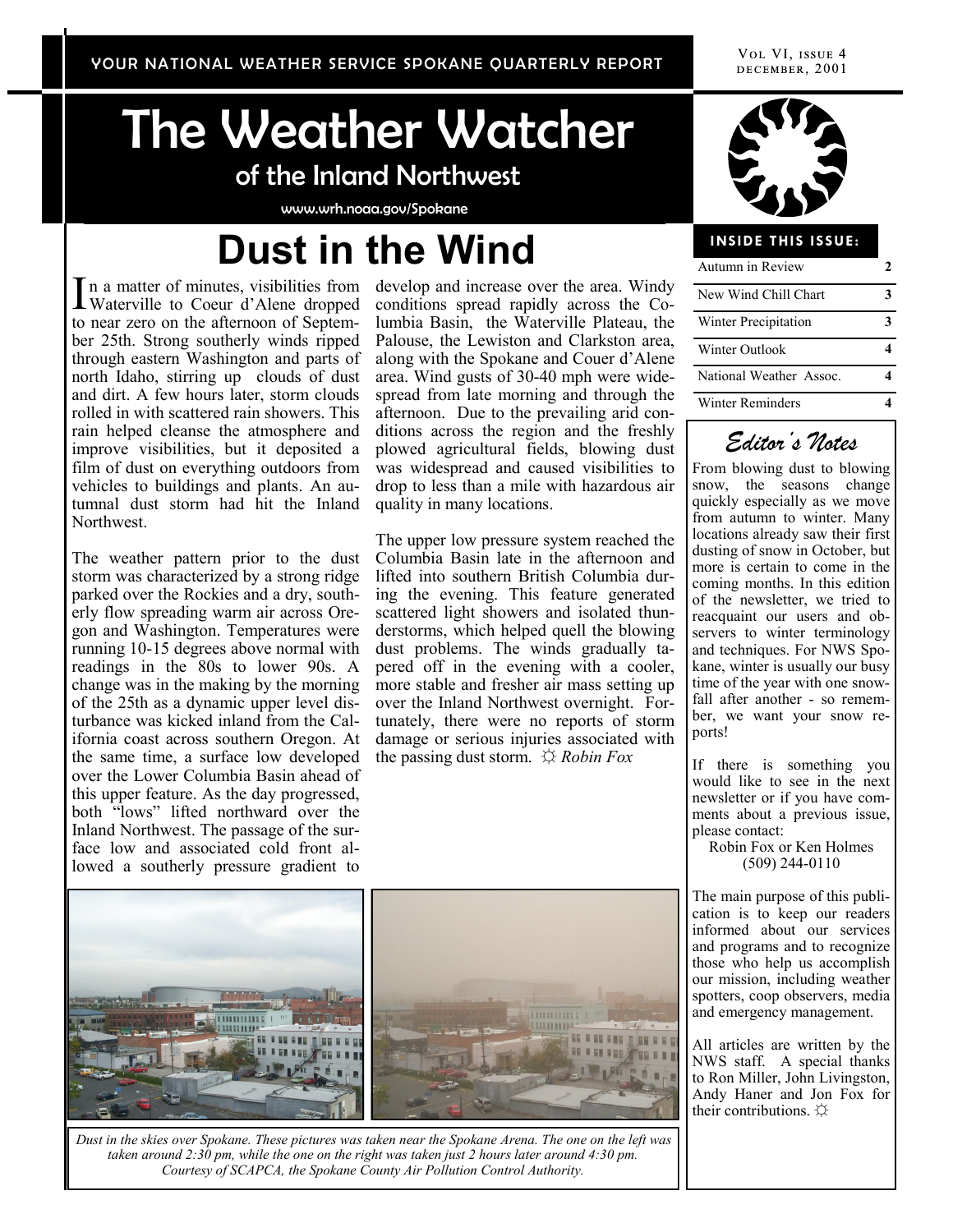Page 2

1979. The Inland NW saw highs ranging from -1 to +13 after morning lows in the single digits to 20s below zero!

## **TRIVIA ANSWER: January 1,<br>1979. The Inland NW saw <b>Changing Seasons**

S eptember continued where the summer left off, namely, dry and warm. All sites had below normal precipitation for this month, with  $\bf{C}$  eptember continued where the summer left off, namely, dry and temperatures well above average. Just about all the rain for the month occurred with a storm that moved into the area on the  $25<sup>th</sup>$ . This storm was unusual in how strong it was as it moved directly over eastern Washington. While the

rainfall was welcome, the storm also brought strong winds and blowing dust.

The completion of September means the end of the "water year". For the period 1 Oct through 30 Sept, the table at the right shows how this year compared to normal. Spokane had the second driest year (in parenthesis) ever with records going back to 1881, while Lewiston and Wenatchee were not far behind.

|  | 2000-2001 Normal Driest Ever                              |
|--|-----------------------------------------------------------|
|  | <b>Wenatchee</b> $5.24$ " (5th) $8.59$ " $4.20$ " (76-77) |
|  | <b>Lewiston</b> 9.39" (6th) $13.26$ " 7.08" (65-66)       |
|  | <b>Spokane</b> 9.67" (2nd) 16.30" 8.79" (28-29)           |
|  |                                                           |

But the looming question still remains if the drought

will continue for a second winter. October seemed to indicate that things were taking a turn for the wetter. Both Lewiston and Spokane were about 1 inch above normal in precipitation, with a fairly frequent procession of storms from the Pacific. Spokane also had just under an inch of snow on the morning of the  $12<sup>th</sup>$ . Temperatures were also cooler than normal for the month of October.

But that cool spell didn't last into November. Temperatures were quite mild, running more than 10°

| <b>Autumn Weather Statistics</b> |             |         |            |              |
|----------------------------------|-------------|---------|------------|--------------|
| <b>Wenatchee Airport</b>         | <b>Sept</b> | Oct     | <b>Nov</b> | <b>Total</b> |
| Avg High Temp                    | 79.0        | 59.5    | 46.9       | 61.8         |
| Departure from Norm              | $+2.8$      | $-1.9$  | $+2.9$     | $+1.3$       |
| Avg Low Temp                     | 54.2        | 39.6    | 33.9       | 42.6         |
| Departure from Norm              | $+3.0$      | $-0.6$  | $+3.1$     | $+1.8$       |
| <b>Total Precip</b>              | 0.08        | 0.17    | 1.01       | 1.26         |
| Departure from Norm              | $-0.32$     | $-0.28$ | $-0.15$    | $-0.75$      |
| <b>Lewiston Airport</b>          | <b>Sept</b> | Oct     | <b>Nov</b> | <b>Total</b> |
| Avg High Temp                    | 82.8        | 61.4    | 51.2       | 65.1         |
| Departure from Norm              | $+5.5$      | $-1.9$  | $+3.1$     | $+2.2$       |
| Avg Low Temp                     | 53.4        | 42.1    | 37.1       | 44.2         |
| Departure from Norm              | $+2.9$      | $+1.0$  | $+3.0$     | $+2.3$       |
| Total Precip                     | 0.19        | 1.86    | 1.23       | 3.28         |
| Departure from Norm              | $-0.47$     | $+0.99$ | $+0.08$    | $+0.60$      |
| <b>Spokane Airport</b>           | <b>Sept</b> | Oct     | <b>Nov</b> | <b>Total</b> |
| Avg High Temp                    | 77.8        | 56.2    | 46.2       | 60.1         |
| Departure from Norm              | $+5.7$      | $-2.3$  | $+4.9$     | $+2.8$       |
| Avg Low Temp                     | 48.7        | 35.6    | 33.6       | 39.3         |
| Departure from Norm              | $+2.8$      | $-0.5$  | $+4.9$     | $+2.4$       |
| <b>Total Precip</b>              | 0.17        | 2.18    | 2.61       | 4.96         |
| Departure from Norm              | $-0.56$     | $+1.11$ | $+0.47$    | $+1.02$      |
| Total Snowfall                   | $\theta$    | 0.7     | 12.5       | 13.2         |
| Departure from Norm              | $\theta$    | $+0.6$  | $+6.1$     | $+6.7$       |

above normal by mid month. Our wet October was beginning to look like a fluke, as the first 12 days of November were largely dry. But then the storms started rolling in again, and the rainfall totals were on the rise. The storms continued to be warm with even the highest mountain peaks getting rain instead of snow. The ski resorts remained closed for the Thanksgiving weekend.

By the end of the November, the weather pattern changed markedly with the jet stream diving south across the western U.S. This left the Inland Northwest in the cold air. As a result, the precipitation started falling in the form of snow over the entire area. A very large Pacific storm moved into the Inland Northwest on the  $28<sup>th</sup>$  depositing heavy snow. Spokane picked up a total of 9.6", while locations to the north and east received up to 3 feet and the Basin and East Slopes picked up 5-15".  $\varphi$ *Ron Miller*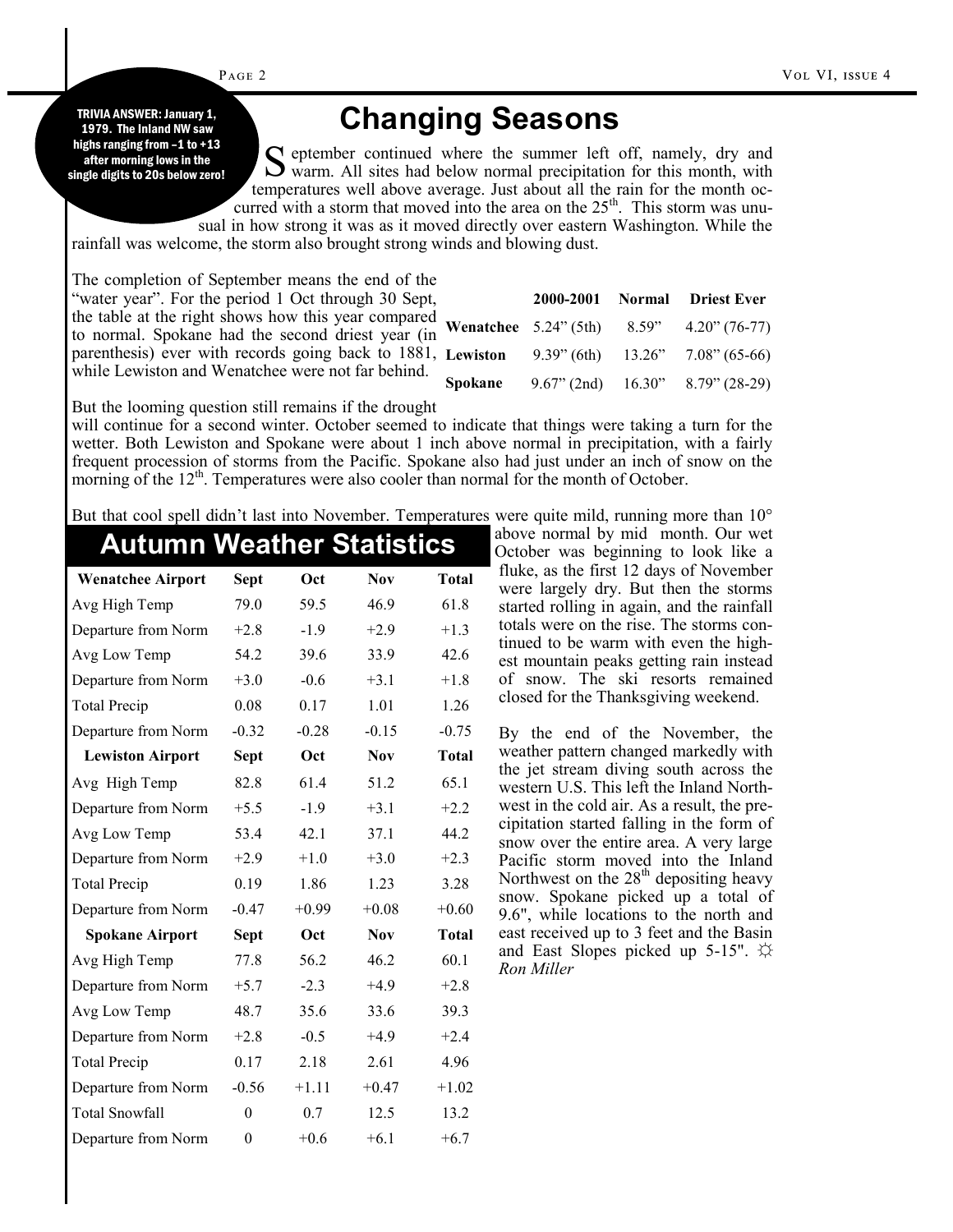## **The New Wind Chill Index**

|            |                                                                                                                                                    |    |    |    |    |          |          |       | Temperature (°F) |       |       |                                                          |       |       |       |       |       |                    |       |
|------------|----------------------------------------------------------------------------------------------------------------------------------------------------|----|----|----|----|----------|----------|-------|------------------|-------|-------|----------------------------------------------------------|-------|-------|-------|-------|-------|--------------------|-------|
|            | Calm                                                                                                                                               | 40 | 35 | 30 | 25 | 20       | 15       | 10    |                  | n     | -5    | -10                                                      | -15   | -20   | -25   | -30   | -35   | -40                | -45   |
|            | 5                                                                                                                                                  | 36 | 31 | 25 | 19 | 13       | 7        |       | -5               | -11   | $-16$ | -22                                                      | $-28$ | $-34$ | $-40$ | $-46$ | $-52$ | $-57$              | $-63$ |
|            | 10                                                                                                                                                 | 34 | 27 | 21 | 15 | 9        | 3        | -4    | -10              | $-16$ | -22   | -28                                                      | -35   | -41   | $-47$ | -53   | $-59$ | $-66$              | $-72$ |
|            | 15                                                                                                                                                 | 32 | 25 | 19 | 13 | 6        | $\bf{0}$ | -7    | $-13$            | -19   | $-26$ | -32                                                      | -39   | $-45$ | $-51$ | -58   | $-64$ | $-71$              | $-77$ |
|            | 20                                                                                                                                                 | 30 | 24 | 17 | 11 | 4        | $-2$     | -9    | $-15$            | -22   | $-29$ | $-35$                                                    | $-42$ | $-48$ | $-55$ | $-61$ | $-68$ | $-74$              | $-81$ |
|            | 25                                                                                                                                                 | 29 | 23 | 16 | 9  | 3        | $-4$     | $-11$ | $-17'$           | $-24$ | $-31$ | $-37$                                                    | $-44$ | $-51$ | $-58$ | $-64$ | $-71$ | $-78$              | $-84$ |
| Wind (mph) | 30                                                                                                                                                 | 28 | 22 | 15 | 8  |          | -5       | $-12$ | -19              | $-26$ | $-33$ | $-39$                                                    | $-46$ | $-53$ | $-60$ | $-67$ | $-73$ | -80                | $-87$ |
|            | 35                                                                                                                                                 | 28 | 21 | 14 | 7  | $\Omega$ | -7       | $-14$ | -21              | $-27$ | $-34$ | -41                                                      | $-48$ | $-55$ | $-62$ | $-69$ | $-76$ | $-82$              | -89   |
|            | 40                                                                                                                                                 | 27 | 20 | 13 | 6  | $-1$     | -8       | $-15$ | $-22$            | $-29$ | $-36$ | -43                                                      | -50   | -57   | -64   | $-71$ | $-78$ | $-84$              | -91   |
|            | 45                                                                                                                                                 | 26 | 19 | 12 | 5  | $-2$     | $-9$     | $-16$ | -23              | -30   | $-37$ | -44                                                      | $-51$ | $-58$ | -65   | $-72$ | $-79$ | $-86$              | $-93$ |
|            | 50                                                                                                                                                 | 26 | 19 | 12 | 4  | $-3$     | $-10$    | $-17$ | $-24$            | $-31$ | $-38$ | $-45$                                                    | $-52$ | -60   | $-67$ | $-74$ | $-81$ | $-88$              | -95   |
|            | 55                                                                                                                                                 | 25 | 18 | 11 | 4  | $-3$     | $-11$    | $-18$ | $-25$            | $-32$ | $-39$ | $-46$                                                    | $-54$ | $-61$ | $-68$ | $-75$ | $-82$ | $-89$              | $-97$ |
|            | 60                                                                                                                                                 | 25 | 17 | 10 | з  | -4       | $-11$    | $-19$ | $-26$            | $-33$ | $-40$ | $-48$                                                    | $-55$ | $-62$ | $-69$ | $-76$ | $-84$ | $-91$              | $-98$ |
|            | <b>Frostbite Times</b><br>30 minutes<br>10 minutes<br>5 minutes<br>Wind Chill (°F) = 35.74 + 0.6215T - 35.75( $V^{0.16}$ ) + 0.4275T( $V^{0.16}$ ) |    |    |    |    |          |          |       |                  |       |       |                                                          |       |       |       |       |       |                    |       |
|            |                                                                                                                                                    |    |    |    |    |          |          |       |                  |       |       | Where, $T = Air Temperature$ (°F) $V = Wind Speed$ (mph) |       |       |       |       |       | Effective 11/01/01 |       |

The new wind chill formula is the product of a year-long effort by scientists and wind chill experts from the academic community and the U.S. and Canadian governments to create a more realistic wind chill. It was developed after extensive analysis of the factors that impact wind chill using the latest advances in science and technology. The new formula makes adjustments for actual wind speeds at the height of an average adult face. It also accounts for the shape of a human face and the resistance of standard skin tissue. These new considerations will help provide more specific warn-

As temperatures plummet and the wind howls, we are bound to hear more about "wind chill." The wind chill s temperatures plummet and the wind howls, we are index combines the temperature and wind speed to tell you how cold the wind makes it "feel." Even though wind chill is given as a temperature, it is not a different kind of temperature. Low wind-chill numbers shouldn't keep you from going out, although they should encourage you to dress properly when you do go outside.

On November 1, 2001, the National Weather Service implemented a new method of computing wind chill temperature to provide more realistic wind chill values and better winter weather warnings. For the first time, the index will emphasize specific wind chill thresholds which produce frostbite danger given certain periods of exposure. The U.S. and Canadian weather services have both agreed to use the new index as their standards.

ings of time-to-frostbite at given wind chill values. The previous index had been used since 1973 and was based on 1945-era research in the Antarctic.

NWS Spokane is responsible for alerting the Inland Northwest of dangerously cold wind chills and will use this new formula in warning decisions. When wind chill levels are expected to drop to -20 F or colder with a wind of 10 mph or greater for one hour or more over a widespread area, a Wind Chill Warning will be in effect. Under these conditions, exposed skin will experience frostbite in 15 minutes or less.

For more information, go to *www.noaanews.noaa.gov/ stories/s800.htm* or call NWS Spokane ☼.



## **Know your Winter Precipitation**



- **FLURRIES** Light snow falling for short durations. No accumulation or a light dusting is expected.
- **SNOW SHOWERS**  Snow falling at varying intensities for brief periods of time. Some accumulation is possible.
- **BLOWING SNOW**  Wind driven snow that reduces visibility and causes significant drifting. It can be snow that is falling and/or loose snow on the ground picked up by the wind.
- **BLIZZARD** Winds of over 35 mph with snow and blowing snow that reduced visibilities to near zero.
- **SLEET** Rain drops that freeze into ice pellets before reaching the ground. It usually bounces when hitting the ground and does not stick to objects. It can accumulate like snow.
- **FREEZING RAIN** Rain drops that fall onto a surface with a temperature below freezing, causing the rain drops to freeze to surfaces such as trees, cars and roads, forming a coat of glaze or ice.

**Remember, to make a Weather Spotter Report, please call the NWS Spokane (509) 244-0435**